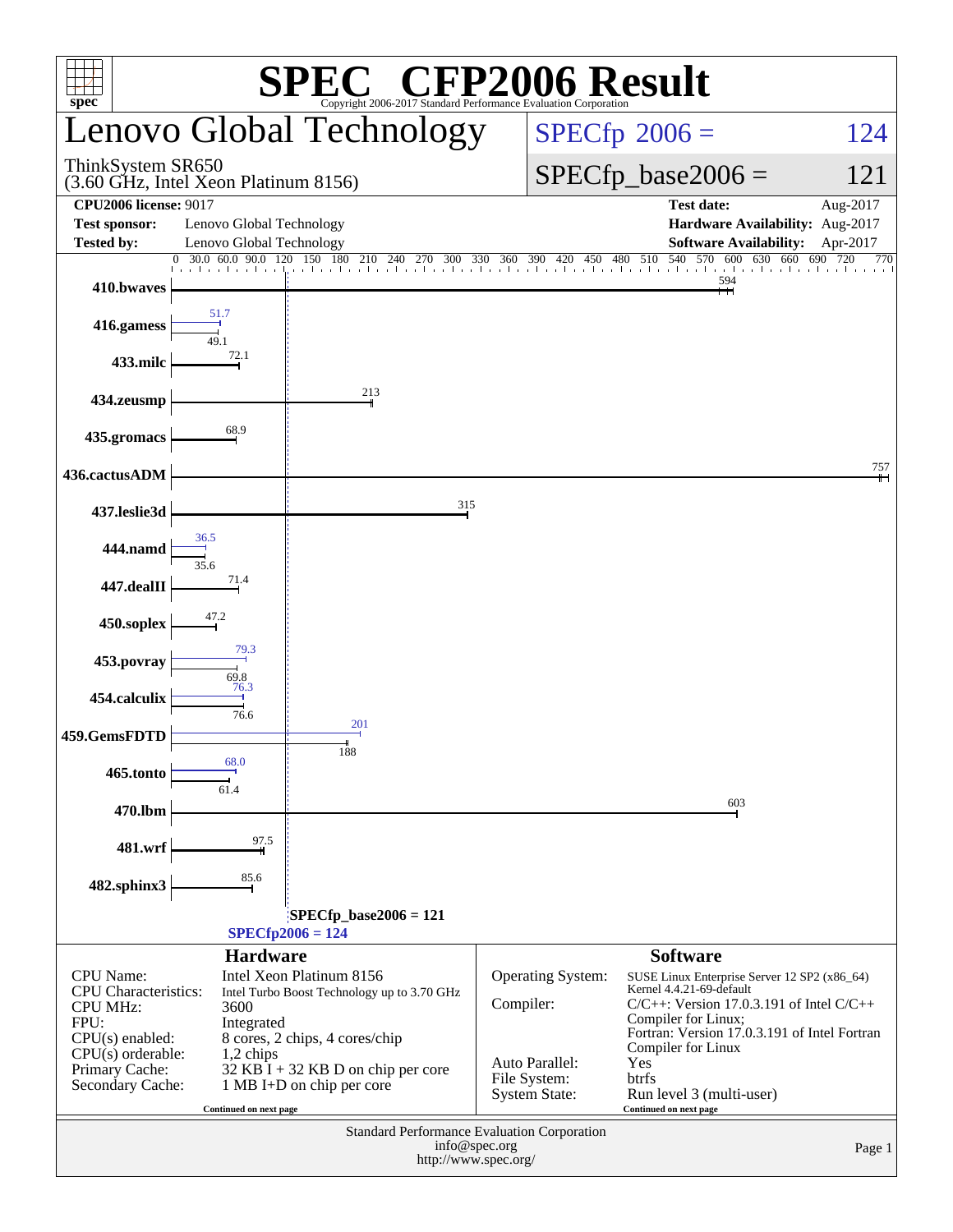

## enovo Global Technology

#### ThinkSystem SR650

(3.60 GHz, Intel Xeon Platinum 8156)

 $SPECfp2006 = 124$  $SPECfp2006 = 124$ 

### $SPECfp\_base2006 = 121$

| <b>CPU2006 license: 9017</b>                                               |                                                                                                            | <b>Test date:</b><br>Aug-2017                              |                                           |
|----------------------------------------------------------------------------|------------------------------------------------------------------------------------------------------------|------------------------------------------------------------|-------------------------------------------|
| <b>Test sponsor:</b>                                                       | Lenovo Global Technology                                                                                   | Hardware Availability: Aug-2017                            |                                           |
| <b>Tested by:</b>                                                          | Lenovo Global Technology                                                                                   |                                                            | <b>Software Availability:</b><br>Apr-2017 |
| L3 Cache:<br>Other Cache:<br>Memory:<br>Disk Subsystem:<br>Other Hardware: | 16.5 MB I+D on chip per chip<br>None<br>384 GB (24 x 16 GB 2Rx8 PC4-2666V-R)<br>1 x 800 GB SAS SSD<br>None | <b>Base Pointers:</b><br>Peak Pointers:<br>Other Software: | 64-bit<br>$32/64$ -bit<br>None            |

**[Results Table](http://www.spec.org/auto/cpu2006/Docs/result-fields.html#ResultsTable)**

| Results Tadie    |                                                                                                          |       |                |       |                |       |                |              |                |              |                |              |
|------------------|----------------------------------------------------------------------------------------------------------|-------|----------------|-------|----------------|-------|----------------|--------------|----------------|--------------|----------------|--------------|
|                  | <b>Base</b>                                                                                              |       |                |       | <b>Peak</b>    |       |                |              |                |              |                |              |
| <b>Benchmark</b> | <b>Seconds</b>                                                                                           | Ratio | <b>Seconds</b> | Ratio | <b>Seconds</b> | Ratio | <b>Seconds</b> | <b>Ratio</b> | <b>Seconds</b> | <b>Ratio</b> | <b>Seconds</b> | <b>Ratio</b> |
| 410.bwayes       | 23.2                                                                                                     | 585   | 22.9           | 594   | 22.7           | 600   | 23.2           | 585          | 22.9           | 594          | 22.7           | 600          |
| 416.gamess       | 398                                                                                                      | 49.2  | 399            | 49.1  | 398            | 49.1  | 378            | 51.8         | 379            | 51.7         | 378            | 51.7         |
| $433$ .milc      | 128                                                                                                      | 71.7  | 127            | 72.1  | 127            | 72.1  | 128            | 71.7         | 127            | 72.1         | 127            | 72.1         |
| 434.zeusmp       | 42.8                                                                                                     | 213   | 42.4           | 215   | 42.8           | 213   | 42.8           | 213          | 42.4           | 215          | 42.8           | 213          |
| 435.gromacs      | 104                                                                                                      | 68.5  | 104            | 68.9  | 103            | 69.0  | 104            | 68.5         | 104            | 68.9         | 103            | 69.0         |
| 436.cactusADM    | 15.8                                                                                                     | 757   | 15.6           | 765   | 15.8           | 755   | 15.8           | 757          | 15.6           | 765          | 15.8           | 755          |
| 437.leslie3d     | 29.8                                                                                                     | 315   | 29.8           | 315   | 29.7           | 316   | 29.8           | 315          | 29.8           | 315          | 29.7           | 316          |
| 444.namd         | 225                                                                                                      | 35.6  | 225            | 35.6  | 225            | 35.6  | 220            | 36.5         | 220            | 36.5         | 220            | 36.5         |
| 447.dealII       | 160                                                                                                      | 71.4  | 160            | 71.4  | 160            | 71.5  | 160            | 71.4         | 160            | 71.4         | 160            | 71.5         |
| $450$ .soplex    | 179                                                                                                      | 46.5  | 177            | 47.2  | 176            | 47.3  | 179            | 46.5         | 177            | 47.2         | 176            | 47.3         |
| 453.povray       | 76.3                                                                                                     | 69.8  | 76.1           | 69.9  | 76.3           | 69.7  | 67.2           | 79.1         | 67.1           | 79.3         | 67.1           | 79.3         |
| 454.calculix     | 108                                                                                                      | 76.6  | 108            | 76.6  | 108            | 76.4  | 108            | 76.3         | 108            | 76.1         | 108            | 76.5         |
| 459.GemsFDTD     | 56.5                                                                                                     | 188   | 56.9           | 187   | 56.4           | 188   | 52.7           | 201          | 52.7           | 201          | 52.8           | 201          |
| $465$ .tonto     | 160                                                                                                      | 61.4  | 160            | 61.4  | 161            | 61.1  | 145            | 68.0         | 144            | 68.4         | 145            | 68.0         |
| 470.1bm          | 22.8                                                                                                     | 603   | 22.8           | 604   | 22.8           | 603   | 22.8           | 603          | 22.8           | 604          | 22.8           | 603          |
| 481.wrf          | 113                                                                                                      | 98.8  | 115            | 97.5  | 117            | 95.1  | 113            | 98.8         | <b>115</b>     | 97.5         | 117            | 95.1         |
| 482.sphinx3      | 227                                                                                                      | 85.9  | 228            | 85.4  | 228            | 85.6  | 227            | 85.9         | 228            | 85.4         | 228            | 85.6         |
|                  | Results appear in the order in which they were run. Bold underlined text indicates a median measurement. |       |                |       |                |       |                |              |                |              |                |              |

### **[Operating System Notes](http://www.spec.org/auto/cpu2006/Docs/result-fields.html#OperatingSystemNotes)**

Stack size set to unlimited using "ulimit -s unlimited"

### **[Platform Notes](http://www.spec.org/auto/cpu2006/Docs/result-fields.html#PlatformNotes)**

BIOS configuration: Operating Mode set to Maximum Performance Hyper-Threading set to Disabled LLC dead line alloc set to Disable Sysinfo program /home/cpu2006-1.2-ic17.0u3/config/sysinfo.rev6993 Revision 6993 of 2015-11-06 (b5e8d4b4eb51ed28d7f98696cbe290c1) running on Cyborg-SPECcpu2017-SUSE12SP2 Thu Aug 9 22:25:09 2018

 This section contains SUT (System Under Test) info as seen by some common utilities. To remove or add to this section, see: Continued on next page

> Standard Performance Evaluation Corporation [info@spec.org](mailto:info@spec.org) <http://www.spec.org/>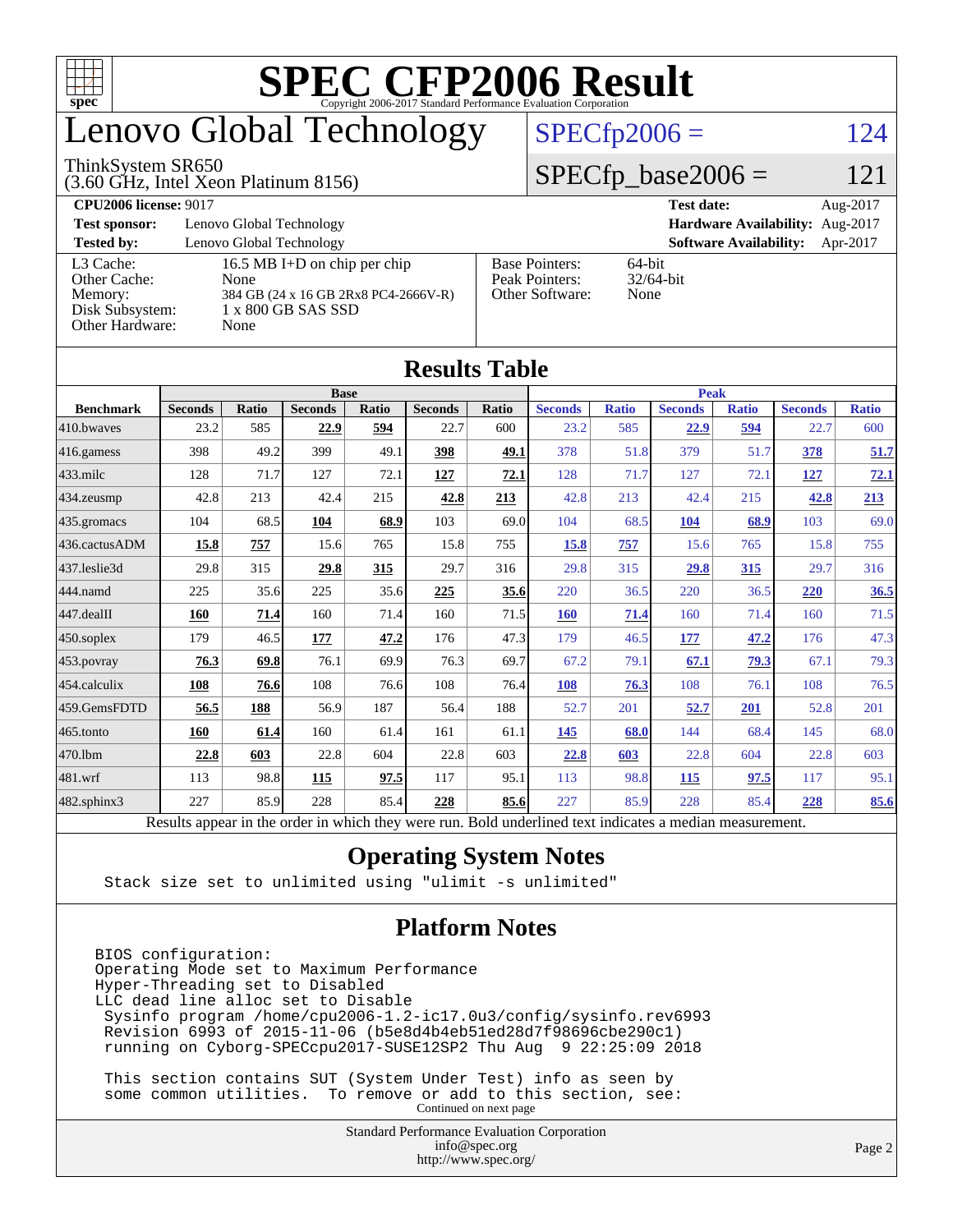

## enovo Global Technology

ThinkSystem SR650

 $SPECTp2006 = 124$ 

(3.60 GHz, Intel Xeon Platinum 8156)

 $SPECTp\_base2006 = 121$ 

**[CPU2006 license:](http://www.spec.org/auto/cpu2006/Docs/result-fields.html#CPU2006license)** 9017 **[Test date:](http://www.spec.org/auto/cpu2006/Docs/result-fields.html#Testdate)** Aug-2017

**[Test sponsor:](http://www.spec.org/auto/cpu2006/Docs/result-fields.html#Testsponsor)** Lenovo Global Technology **[Hardware Availability:](http://www.spec.org/auto/cpu2006/Docs/result-fields.html#HardwareAvailability)** Aug-2017 **[Tested by:](http://www.spec.org/auto/cpu2006/Docs/result-fields.html#Testedby)** Lenovo Global Technology **[Software Availability:](http://www.spec.org/auto/cpu2006/Docs/result-fields.html#SoftwareAvailability)** Apr-2017

#### **[Platform Notes \(Continued\)](http://www.spec.org/auto/cpu2006/Docs/result-fields.html#PlatformNotes)**

<http://www.spec.org/cpu2006/Docs/config.html#sysinfo>

Standard Performance Evaluation Corporation [info@spec.org](mailto:info@spec.org) From /proc/cpuinfo model name : Intel(R) Xeon(R) Platinum 8156 CPU @ 3.60GHz 2 "physical id"s (chips) 8 "processors" cores, siblings (Caution: counting these is hw and system dependent. The following excerpts from /proc/cpuinfo might not be reliable. Use with caution.) cpu cores : 4 siblings physical 0: cores 1 5 9 13 physical 1: cores 0 3 10 13 cache size : 16896 KB From /proc/meminfo<br>MemTotal: 395882840 kB HugePages\_Total: 0<br>Hugepagesize: 2048 kB Hugepagesize: From /etc/\*release\* /etc/\*version\* os-release: NAME="SLES" VERSION="12-SP2" VERSION\_ID="12.2" PRETTY\_NAME="SUSE Linux Enterprise Server 12 SP2" ID="sles" ANSI\_COLOR="0;32" CPE\_NAME="cpe:/o:suse:sles:12:sp2" uname -a: Linux Cyborg-SPECcpu2017-SUSE12SP2 4.4.21-69-default #1 SMP Tue Oct 25 10:58:20 UTC 2016 (9464f67) x86\_64 x86\_64 x86\_64 GNU/Linux run-level 3 Aug 9 22:24 SPEC is set to: /home/cpu2006-1.2-ic17.0u3<br>Filesystem Type Size Used Avail Filesystem Type Size Used Avail Use% Mounted on<br>/dev/sdb2 btrfs 744G 92G 650G 13% /home 92G 650G 13% /home Additional information from dmidecode: Warning: Use caution when you interpret this section. The 'dmidecode' program reads system data which is "intended to allow hardware to be accurately determined", but the intent may not be met, as there are frequent changes to hardware, firmware, and the "DMTF SMBIOS" standard. BIOS Lenovo -[IVE111C-1.00]- 07/17/2017 Memory: 24x Samsung M393A2K43BB1-CTD 16 GB 2 rank 2666 MHz (End of data from sysinfo program)

<http://www.spec.org/>

Page 3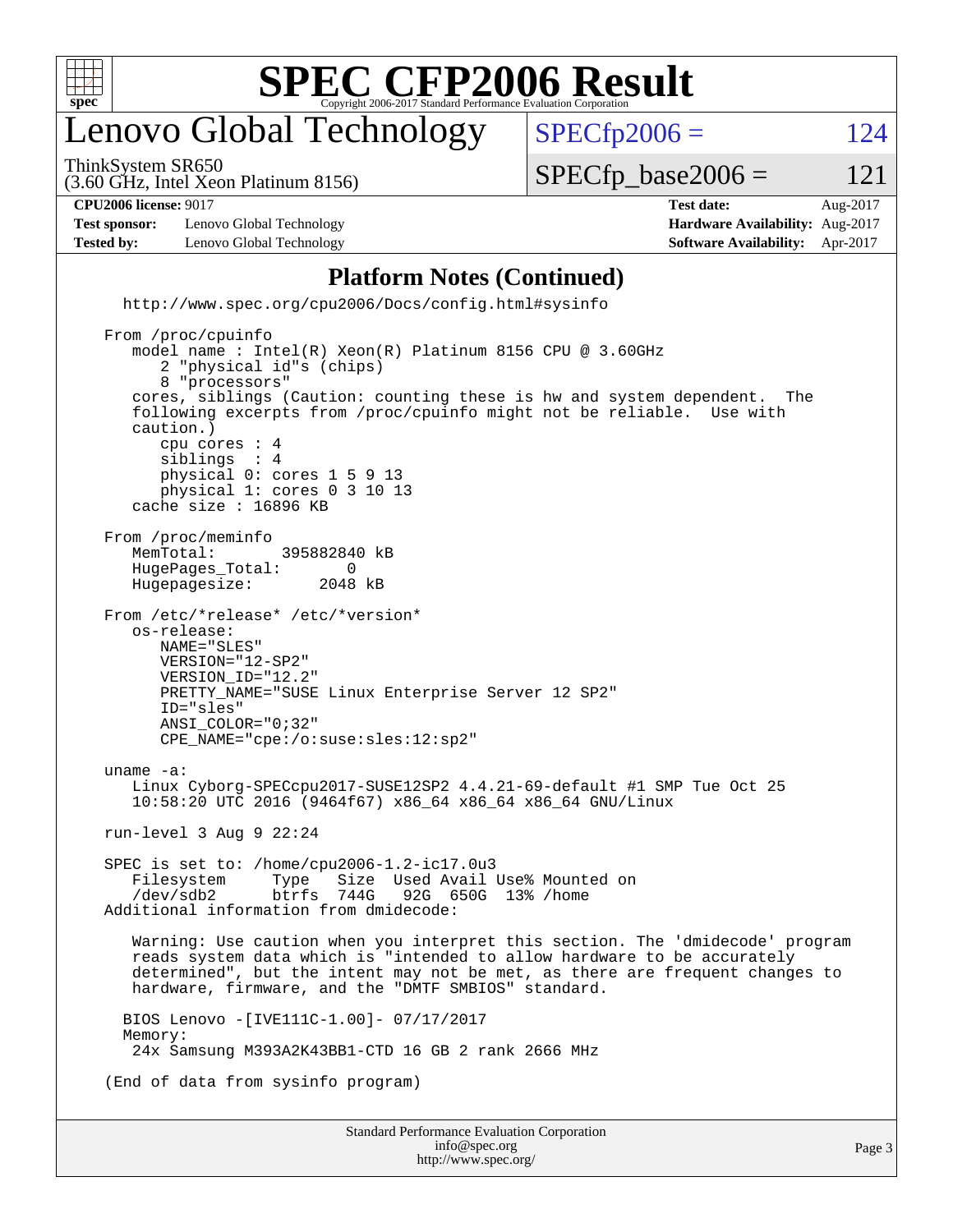

## enovo Global Technology

ThinkSystem SR650

 $SPECTp2006 = 124$ 

(3.60 GHz, Intel Xeon Platinum 8156)

 $SPECfp\_base2006 = 121$ 

**[Test sponsor:](http://www.spec.org/auto/cpu2006/Docs/result-fields.html#Testsponsor)** Lenovo Global Technology **[Hardware Availability:](http://www.spec.org/auto/cpu2006/Docs/result-fields.html#HardwareAvailability)** Aug-2017 **[Tested by:](http://www.spec.org/auto/cpu2006/Docs/result-fields.html#Testedby)** Lenovo Global Technology **[Software Availability:](http://www.spec.org/auto/cpu2006/Docs/result-fields.html#SoftwareAvailability)** Apr-2017

**[CPU2006 license:](http://www.spec.org/auto/cpu2006/Docs/result-fields.html#CPU2006license)** 9017 **[Test date:](http://www.spec.org/auto/cpu2006/Docs/result-fields.html#Testdate)** Aug-2017

#### **[General Notes](http://www.spec.org/auto/cpu2006/Docs/result-fields.html#GeneralNotes)**

Environment variables set by runspec before the start of the run:  $KMP$  AFFINITY = "granularity=fine, compact" LD\_LIBRARY\_PATH = "/home/cpu2006-1.2-ic17.0u3/lib/ia32:/home/cpu2006-1.2-ic17.0u3/lib/intel64:/home/cpu2006-1.2-ic17.0u3/sh10.2" OMP\_NUM\_THREADS = "8"

 Binaries compiled on a system with 1x Intel Core i7-4790 CPU + 32GB RAM memory using Redhat Enterprise Linux 7.2 Transparent Huge Pages disabled with: echo never > /sys/kernel/mm/transparent\_hugepage/enabled Filesystem page cache cleared with: shell invocation of 'sync; echo 3 > /proc/sys/vm/drop\_caches' prior to run

**[Base Compiler Invocation](http://www.spec.org/auto/cpu2006/Docs/result-fields.html#BaseCompilerInvocation)**

[C benchmarks](http://www.spec.org/auto/cpu2006/Docs/result-fields.html#Cbenchmarks): [icc -m64](http://www.spec.org/cpu2006/results/res2017q4/cpu2006-20170918-49762.flags.html#user_CCbase_intel_icc_64bit_bda6cc9af1fdbb0edc3795bac97ada53)

[C++ benchmarks:](http://www.spec.org/auto/cpu2006/Docs/result-fields.html#CXXbenchmarks) [icpc -m64](http://www.spec.org/cpu2006/results/res2017q4/cpu2006-20170918-49762.flags.html#user_CXXbase_intel_icpc_64bit_fc66a5337ce925472a5c54ad6a0de310)

[Fortran benchmarks](http://www.spec.org/auto/cpu2006/Docs/result-fields.html#Fortranbenchmarks): [ifort -m64](http://www.spec.org/cpu2006/results/res2017q4/cpu2006-20170918-49762.flags.html#user_FCbase_intel_ifort_64bit_ee9d0fb25645d0210d97eb0527dcc06e)

[Benchmarks using both Fortran and C](http://www.spec.org/auto/cpu2006/Docs/result-fields.html#BenchmarksusingbothFortranandC): [icc -m64](http://www.spec.org/cpu2006/results/res2017q4/cpu2006-20170918-49762.flags.html#user_CC_FCbase_intel_icc_64bit_bda6cc9af1fdbb0edc3795bac97ada53) [ifort -m64](http://www.spec.org/cpu2006/results/res2017q4/cpu2006-20170918-49762.flags.html#user_CC_FCbase_intel_ifort_64bit_ee9d0fb25645d0210d97eb0527dcc06e)

### **[Base Portability Flags](http://www.spec.org/auto/cpu2006/Docs/result-fields.html#BasePortabilityFlags)**

| 410.bwaves: -DSPEC CPU LP64<br>416.gamess: - DSPEC_CPU_LP64 |                                                                |
|-------------------------------------------------------------|----------------------------------------------------------------|
| 433.milc: -DSPEC CPU LP64                                   |                                                                |
| 434.zeusmp: - DSPEC_CPU_LP64                                |                                                                |
| 435.gromacs: -DSPEC_CPU_LP64 -nofor_main                    |                                                                |
| 436.cactusADM: - DSPEC CPU LP64 - nofor main                |                                                                |
| 437.leslie3d: -DSPEC CPU LP64                               |                                                                |
| 444.namd: -DSPEC CPU LP64                                   |                                                                |
| 447.dealII: -DSPEC CPU LP64                                 |                                                                |
| 450.soplex: -DSPEC_CPU_LP64                                 |                                                                |
| 453.povray: -DSPEC_CPU_LP64                                 |                                                                |
| 454.calculix: - DSPEC CPU LP64 - nofor main                 |                                                                |
| 459.GemsFDTD: -DSPEC CPU LP64                               |                                                                |
| 465.tonto: - DSPEC CPU LP64                                 |                                                                |
| 470.1bm: - DSPEC CPU LP64                                   |                                                                |
|                                                             | 481.wrf: -DSPEC CPU_LP64 -DSPEC_CPU_CASE_FLAG -DSPEC_CPU_LINUX |
| 482.sphinx3: -DSPEC_CPU_LP64                                |                                                                |
|                                                             |                                                                |

| <b>Standard Performance Evaluation Corporation</b> |
|----------------------------------------------------|
| info@spec.org                                      |
| http://www.spec.org/                               |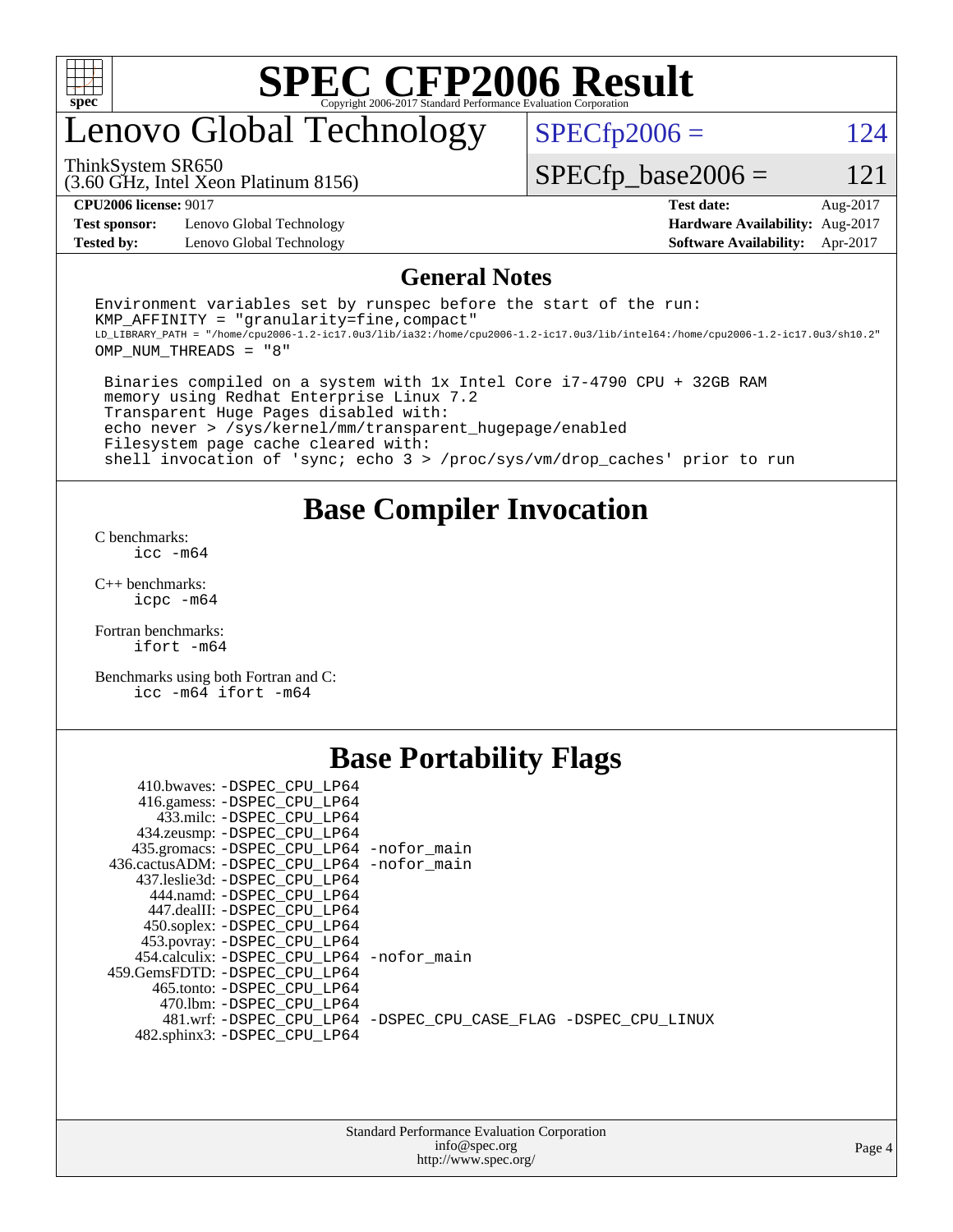

## enovo Global Technology

ThinkSystem SR650

 $SPECTp2006 = 124$ 

 $SPECTp\_base2006 = 121$ 

(3.60 GHz, Intel Xeon Platinum 8156)

**[Test sponsor:](http://www.spec.org/auto/cpu2006/Docs/result-fields.html#Testsponsor)** Lenovo Global Technology **[Hardware Availability:](http://www.spec.org/auto/cpu2006/Docs/result-fields.html#HardwareAvailability)** Aug-2017

**[CPU2006 license:](http://www.spec.org/auto/cpu2006/Docs/result-fields.html#CPU2006license)** 9017 **[Test date:](http://www.spec.org/auto/cpu2006/Docs/result-fields.html#Testdate)** Aug-2017 **[Tested by:](http://www.spec.org/auto/cpu2006/Docs/result-fields.html#Testedby)** Lenovo Global Technology **[Software Availability:](http://www.spec.org/auto/cpu2006/Docs/result-fields.html#SoftwareAvailability)** Apr-2017

## **[Base Optimization Flags](http://www.spec.org/auto/cpu2006/Docs/result-fields.html#BaseOptimizationFlags)**

[C benchmarks](http://www.spec.org/auto/cpu2006/Docs/result-fields.html#Cbenchmarks): [-xCORE-AVX2](http://www.spec.org/cpu2006/results/res2017q4/cpu2006-20170918-49762.flags.html#user_CCbase_f-xCORE-AVX2) [-ipo](http://www.spec.org/cpu2006/results/res2017q4/cpu2006-20170918-49762.flags.html#user_CCbase_f-ipo) [-O3](http://www.spec.org/cpu2006/results/res2017q4/cpu2006-20170918-49762.flags.html#user_CCbase_f-O3) [-no-prec-div](http://www.spec.org/cpu2006/results/res2017q4/cpu2006-20170918-49762.flags.html#user_CCbase_f-no-prec-div) [-parallel](http://www.spec.org/cpu2006/results/res2017q4/cpu2006-20170918-49762.flags.html#user_CCbase_f-parallel) [-qopt-prefetch](http://www.spec.org/cpu2006/results/res2017q4/cpu2006-20170918-49762.flags.html#user_CCbase_f-qopt-prefetch) [C++ benchmarks:](http://www.spec.org/auto/cpu2006/Docs/result-fields.html#CXXbenchmarks) [-xCORE-AVX2](http://www.spec.org/cpu2006/results/res2017q4/cpu2006-20170918-49762.flags.html#user_CXXbase_f-xCORE-AVX2) [-ipo](http://www.spec.org/cpu2006/results/res2017q4/cpu2006-20170918-49762.flags.html#user_CXXbase_f-ipo) [-O3](http://www.spec.org/cpu2006/results/res2017q4/cpu2006-20170918-49762.flags.html#user_CXXbase_f-O3) [-no-prec-div](http://www.spec.org/cpu2006/results/res2017q4/cpu2006-20170918-49762.flags.html#user_CXXbase_f-no-prec-div) [-qopt-prefetch](http://www.spec.org/cpu2006/results/res2017q4/cpu2006-20170918-49762.flags.html#user_CXXbase_f-qopt-prefetch)

[Fortran benchmarks](http://www.spec.org/auto/cpu2006/Docs/result-fields.html#Fortranbenchmarks): [-xCORE-AVX2](http://www.spec.org/cpu2006/results/res2017q4/cpu2006-20170918-49762.flags.html#user_FCbase_f-xCORE-AVX2) [-ipo](http://www.spec.org/cpu2006/results/res2017q4/cpu2006-20170918-49762.flags.html#user_FCbase_f-ipo) [-O3](http://www.spec.org/cpu2006/results/res2017q4/cpu2006-20170918-49762.flags.html#user_FCbase_f-O3) [-no-prec-div](http://www.spec.org/cpu2006/results/res2017q4/cpu2006-20170918-49762.flags.html#user_FCbase_f-no-prec-div) [-parallel](http://www.spec.org/cpu2006/results/res2017q4/cpu2006-20170918-49762.flags.html#user_FCbase_f-parallel) [-qopt-prefetch](http://www.spec.org/cpu2006/results/res2017q4/cpu2006-20170918-49762.flags.html#user_FCbase_f-qopt-prefetch)

[Benchmarks using both Fortran and C](http://www.spec.org/auto/cpu2006/Docs/result-fields.html#BenchmarksusingbothFortranandC): [-xCORE-AVX2](http://www.spec.org/cpu2006/results/res2017q4/cpu2006-20170918-49762.flags.html#user_CC_FCbase_f-xCORE-AVX2) [-ipo](http://www.spec.org/cpu2006/results/res2017q4/cpu2006-20170918-49762.flags.html#user_CC_FCbase_f-ipo) [-O3](http://www.spec.org/cpu2006/results/res2017q4/cpu2006-20170918-49762.flags.html#user_CC_FCbase_f-O3) [-no-prec-div](http://www.spec.org/cpu2006/results/res2017q4/cpu2006-20170918-49762.flags.html#user_CC_FCbase_f-no-prec-div) [-parallel](http://www.spec.org/cpu2006/results/res2017q4/cpu2006-20170918-49762.flags.html#user_CC_FCbase_f-parallel) [-qopt-prefetch](http://www.spec.org/cpu2006/results/res2017q4/cpu2006-20170918-49762.flags.html#user_CC_FCbase_f-qopt-prefetch)

### **[Peak Compiler Invocation](http://www.spec.org/auto/cpu2006/Docs/result-fields.html#PeakCompilerInvocation)**

[C benchmarks](http://www.spec.org/auto/cpu2006/Docs/result-fields.html#Cbenchmarks): [icc -m64](http://www.spec.org/cpu2006/results/res2017q4/cpu2006-20170918-49762.flags.html#user_CCpeak_intel_icc_64bit_bda6cc9af1fdbb0edc3795bac97ada53)

[C++ benchmarks:](http://www.spec.org/auto/cpu2006/Docs/result-fields.html#CXXbenchmarks) [icpc -m64](http://www.spec.org/cpu2006/results/res2017q4/cpu2006-20170918-49762.flags.html#user_CXXpeak_intel_icpc_64bit_fc66a5337ce925472a5c54ad6a0de310)

[Fortran benchmarks](http://www.spec.org/auto/cpu2006/Docs/result-fields.html#Fortranbenchmarks): [ifort -m64](http://www.spec.org/cpu2006/results/res2017q4/cpu2006-20170918-49762.flags.html#user_FCpeak_intel_ifort_64bit_ee9d0fb25645d0210d97eb0527dcc06e)

[Benchmarks using both Fortran and C](http://www.spec.org/auto/cpu2006/Docs/result-fields.html#BenchmarksusingbothFortranandC): [icc -m64](http://www.spec.org/cpu2006/results/res2017q4/cpu2006-20170918-49762.flags.html#user_CC_FCpeak_intel_icc_64bit_bda6cc9af1fdbb0edc3795bac97ada53) [ifort -m64](http://www.spec.org/cpu2006/results/res2017q4/cpu2006-20170918-49762.flags.html#user_CC_FCpeak_intel_ifort_64bit_ee9d0fb25645d0210d97eb0527dcc06e)

## **[Peak Portability Flags](http://www.spec.org/auto/cpu2006/Docs/result-fields.html#PeakPortabilityFlags)**

Same as Base Portability Flags

## **[Peak Optimization Flags](http://www.spec.org/auto/cpu2006/Docs/result-fields.html#PeakOptimizationFlags)**

[C benchmarks](http://www.spec.org/auto/cpu2006/Docs/result-fields.html#Cbenchmarks):

433.milc: basepeak = yes

 $470.$ lbm: basepeak = yes

 $482$ .sphinx3: basepeak = yes

[C++ benchmarks:](http://www.spec.org/auto/cpu2006/Docs/result-fields.html#CXXbenchmarks)

 444.namd: [-prof-gen](http://www.spec.org/cpu2006/results/res2017q4/cpu2006-20170918-49762.flags.html#user_peakPASS1_CXXFLAGSPASS1_LDFLAGS444_namd_prof_gen_e43856698f6ca7b7e442dfd80e94a8fc)(pass 1) [-prof-use](http://www.spec.org/cpu2006/results/res2017q4/cpu2006-20170918-49762.flags.html#user_peakPASS2_CXXFLAGSPASS2_LDFLAGS444_namd_prof_use_bccf7792157ff70d64e32fe3e1250b55)(pass 2) [-xCORE-AVX2](http://www.spec.org/cpu2006/results/res2017q4/cpu2006-20170918-49762.flags.html#user_peakPASS2_CXXFLAGSPASS2_LDFLAGS444_namd_f-xCORE-AVX2)(pass 2)  $-par-num-threads=1(pass 1) -ipo(pass 2) -O3(pass 2)$  $-par-num-threads=1(pass 1) -ipo(pass 2) -O3(pass 2)$  $-par-num-threads=1(pass 1) -ipo(pass 2) -O3(pass 2)$  $-par-num-threads=1(pass 1) -ipo(pass 2) -O3(pass 2)$  $-par-num-threads=1(pass 1) -ipo(pass 2) -O3(pass 2)$  $-par-num-threads=1(pass 1) -ipo(pass 2) -O3(pass 2)$ [-no-prec-div](http://www.spec.org/cpu2006/results/res2017q4/cpu2006-20170918-49762.flags.html#user_peakPASS2_CXXFLAGSPASS2_LDFLAGS444_namd_f-no-prec-div)(pass 2) [-fno-alias](http://www.spec.org/cpu2006/results/res2017q4/cpu2006-20170918-49762.flags.html#user_peakCXXOPTIMIZEOPTIMIZE444_namd_f-no-alias_694e77f6c5a51e658e82ccff53a9e63a) [-auto-ilp32](http://www.spec.org/cpu2006/results/res2017q4/cpu2006-20170918-49762.flags.html#user_peakCXXOPTIMIZE444_namd_f-auto-ilp32)

Continued on next page

Standard Performance Evaluation Corporation [info@spec.org](mailto:info@spec.org) <http://www.spec.org/>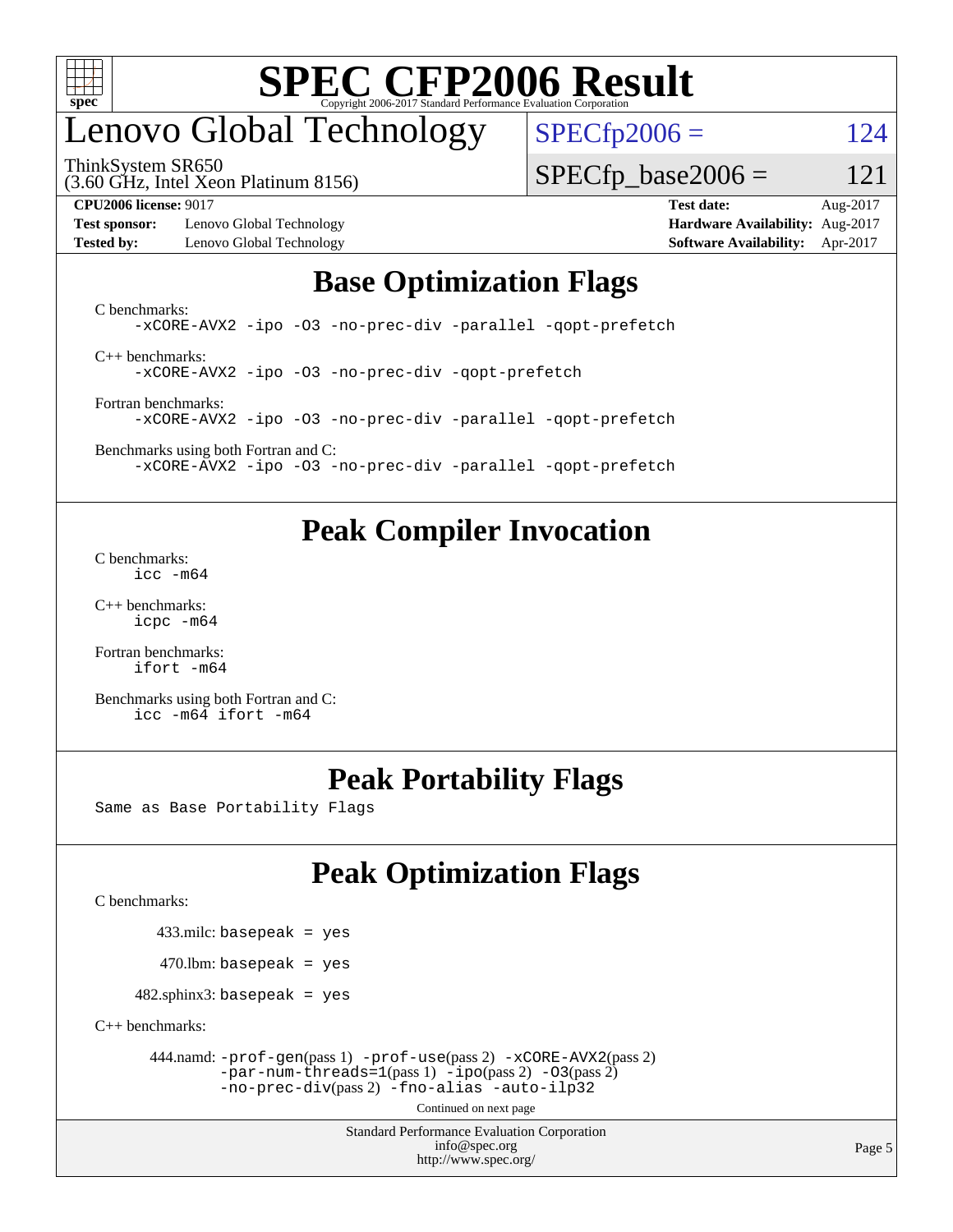

## enovo Global Technology

ThinkSystem SR650

 $SPECTp2006 = 124$ 

(3.60 GHz, Intel Xeon Platinum 8156)

 $SPECTp\_base2006 = 121$ 

**[Test sponsor:](http://www.spec.org/auto/cpu2006/Docs/result-fields.html#Testsponsor)** Lenovo Global Technology **[Hardware Availability:](http://www.spec.org/auto/cpu2006/Docs/result-fields.html#HardwareAvailability)** Aug-2017 **[Tested by:](http://www.spec.org/auto/cpu2006/Docs/result-fields.html#Testedby)** Lenovo Global Technology **[Software Availability:](http://www.spec.org/auto/cpu2006/Docs/result-fields.html#SoftwareAvailability)** Apr-2017

**[CPU2006 license:](http://www.spec.org/auto/cpu2006/Docs/result-fields.html#CPU2006license)** 9017 **[Test date:](http://www.spec.org/auto/cpu2006/Docs/result-fields.html#Testdate)** Aug-2017

## **[Peak Optimization Flags \(Continued\)](http://www.spec.org/auto/cpu2006/Docs/result-fields.html#PeakOptimizationFlags)**

```
447.dealII: basepeak = yes
         450.soplex: basepeak = yes
         453.povray: -prof-gen(pass 1) -prof-use(pass 2) -xCORE-AVX2(pass 2)
                   -par-num-threads=1-ipo-O3(pass 2)-no-prec-div(pass 2) -unroll4 -ansi-alias
   Fortran benchmarks: 
        410.bwaves: basepeak = yes 416.gamess: -prof-gen(pass 1) -prof-use(pass 2) -xCORE-AVX2(pass 2)
                   -par-num-threads=1(pass 1) -ipo(pass 2) -O3(pass 2)
                  -no-prec-div(pass 2) -unroll2 -inline-level=0 -scalar-rep-
         434.zeusmp: basepeak = yes
         437.leslie3d: basepeak = yes
     459.GemsFDTD: -prof-gen(pass 1) -prof-use(pass 2) -xCORE-AVX2(pass 2)
                   -par-num-threads=1(pass 1) -ipo(pass 2) -O3(pass 2)
                   -no-prec-div(pass 2) -unroll2 -inline-level=0
                   -qopt-prefetch -parallel
           465.tonto: -prof-gen(pass 1) -prof-use(pass 2) -xCORE-AVX2(pass 2)
                   -par-num-threads=1(pass 1) -ipo(pass 2) -O3(pass 2)
                   -no-prec-div(pass 2) -inline-calloc -qopt-malloc-options=3
                   -auto -unroll4
   Benchmarks using both Fortran and C: 
        435.gromacs: basepeak = yes
    436.cactusADM:basepeak = yes 454.calculix: -xCORE-AVX2 -ipo -O3 -no-prec-div -auto-ilp32
            481.wrf: basepeak = yes
                        The flags files that were used to format this result can be browsed at
http://www.spec.org/cpu2006/flags/Intel-ic17.0-official-linux64-revF.html
http://www.spec.org/cpu2006/flags/Lenovo-Platform-Flags-V1.2-SKL-C.20171004.html
                            You can also download the XML flags sources by saving the following links:
http://www.spec.org/cpu2006/flags/Intel-ic17.0-official-linux64-revF.xml
http://www.spec.org/cpu2006/flags/Lenovo-Platform-Flags-V1.2-SKL-C.20171004.xml
```

| <b>Standard Performance Evaluation Corporation</b> |
|----------------------------------------------------|
| info@spec.org                                      |
| http://www.spec.org/                               |